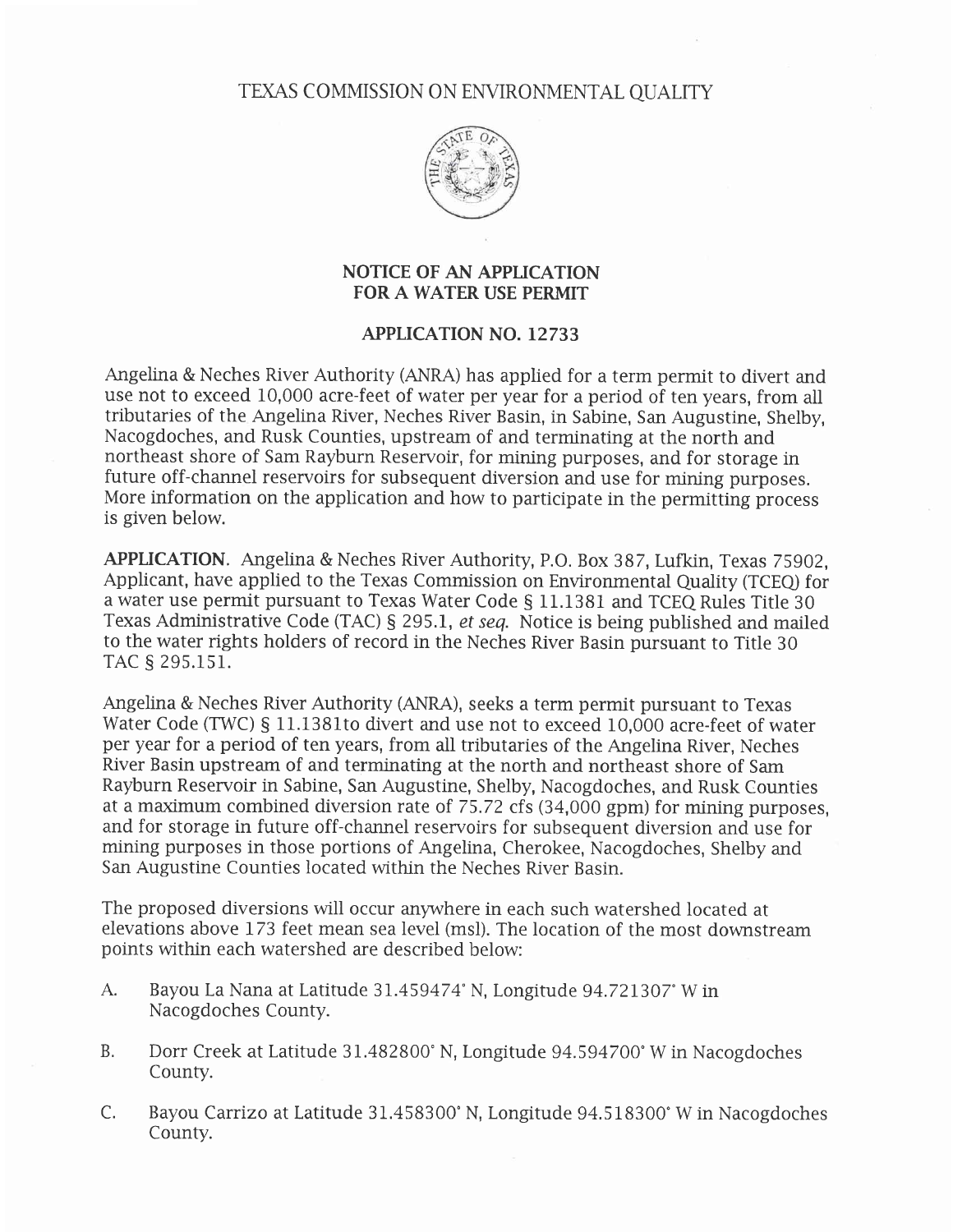- D. Moss Creek at Latitude 3L.423200'N, Longitude 94.492100'W in Nacogdoches County.
- E. Lavaca Creek at Latitude 31.406800'N, Longitude 94.463000'W in Nacogdoches County.
- Martin Creek and Morton Creek at Latitude 31.384900° N, Longitude 94.432500° W in Nacogdoches County. F.
- Sandy Creek at Latitude 31.293200° N, Longitude 94.137900° W in San Augustine County. G.
- Lagroulle Creek at Latitude 3I.4L6800" N, Longitude 94.343 700" W in Nacogdoches County. H.
- Polysot Creek at Latitude 3L.473000'N, Longitude 94.314300"W in Nacogdoches I. County.
- Amaladeros Creek at Latitude 31.483800" N, Longitude 94.317300'W in Nacogdoches County. J.
- Attoyac Bayou at Latitude 31.469700° N, Longitude 94.314100° W in San Augustine, Nacogdoches, Shelby, and Rusk Counties. K.
- Curry Creek at Latitude 31.463100° N, Longitude 94.313300° W in San Augustine County. L.
- Brushy Creek and Spears Creek at Latitude 31.39800'N 0, Longitude 94.298400" W in San Augustine County. M.
- Ayish Bayou at Latitude 31.322200° N, Longitude 94.136000° W in San Augustine County. N.
- Chiamon Creek at Latitude 31.307000' N, Longitude 94.105800'W in San Augustine County. o.
- Bear Creek at Latitude 3I.226300'N, Longitude 94.013400" W in Sabine County; and P.

Applicant submitted the DRAFT ANGELINA AND NECHES RIVER AUTHORITY ACCOUNTING PIAN FOR TERM WATER USE, which was accepted and approved by the Executive Director.

The application and fees were received on August 4, 2011. Additional information and fees were received on January 6, and February 6,20L2; and February I and July 6, 2016. The application was declared administratively complete and filed with the Office of the Chief Clerk on February 2L,2012.

The TCEQ Executive Director has completed the technical review of the application and prepared a draft permit. The draft permit, if granted, would contain a number of special conditions including, but not limited to, special conditions related to conservation, accounting for authorized water diversions, and streamflow restrictions.